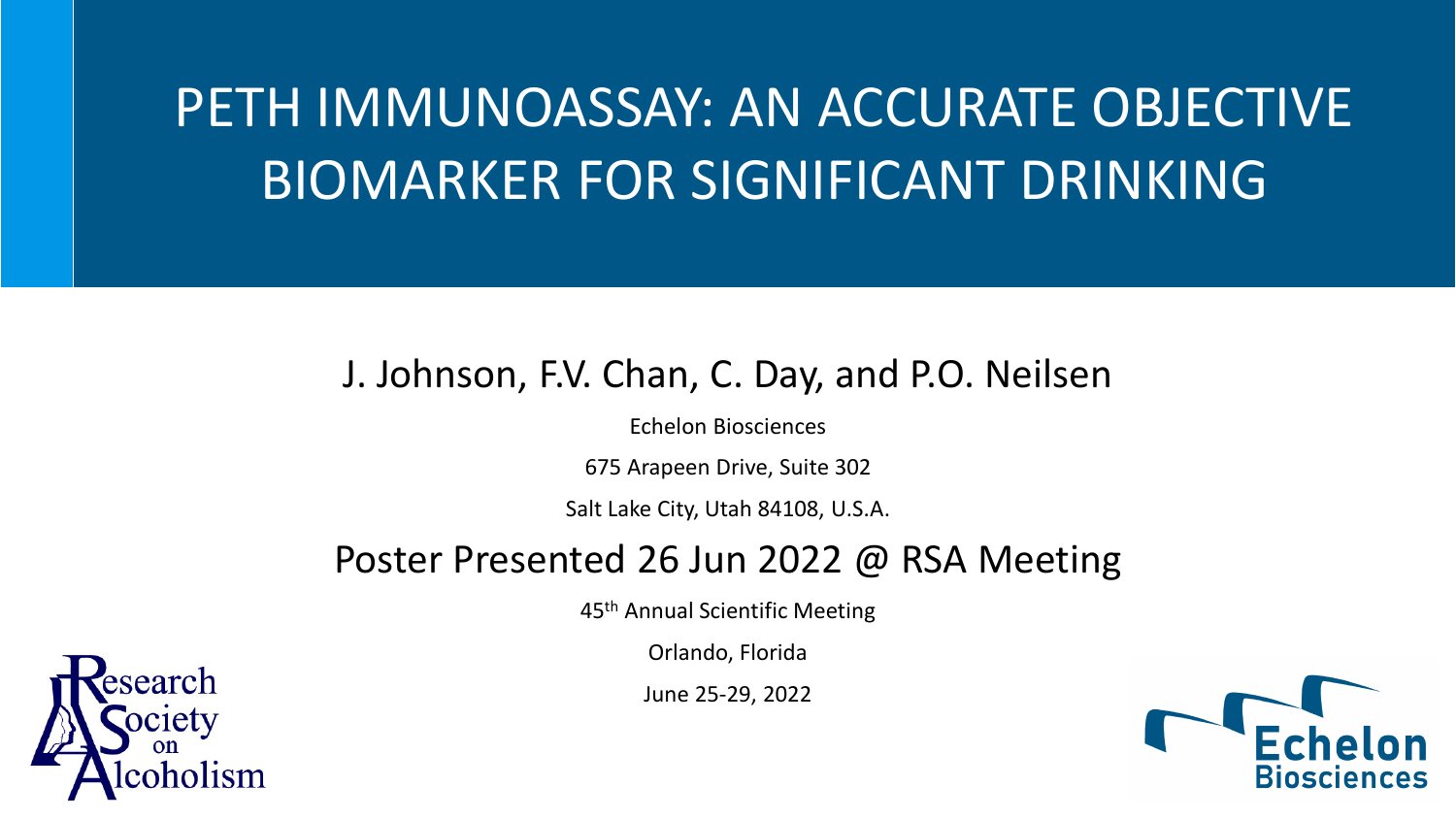# Alcohol Causes Health Problems in U.S. & Worldwide



For men, binge drinking is 5 or more drinks consumed on one occasion"

For women, binge drinking is 4 or more drinks consumed on one occasion"

"One occasion = within 2 to 3 hours"



For men $-$ 15 or more drinks on average per week One Drink = 5-ounces of wine, 12-ounces of beer, or 1 1/2-ounces of 80-proof distilled spirits or liquor



8 or more drinks on

average per week

**Drinking too much includes** 

Any alcohol use by pregnant women



Any alcohol use by those under age 21



Source: American Journal of Preventive Medicine, 2011; Volume 41.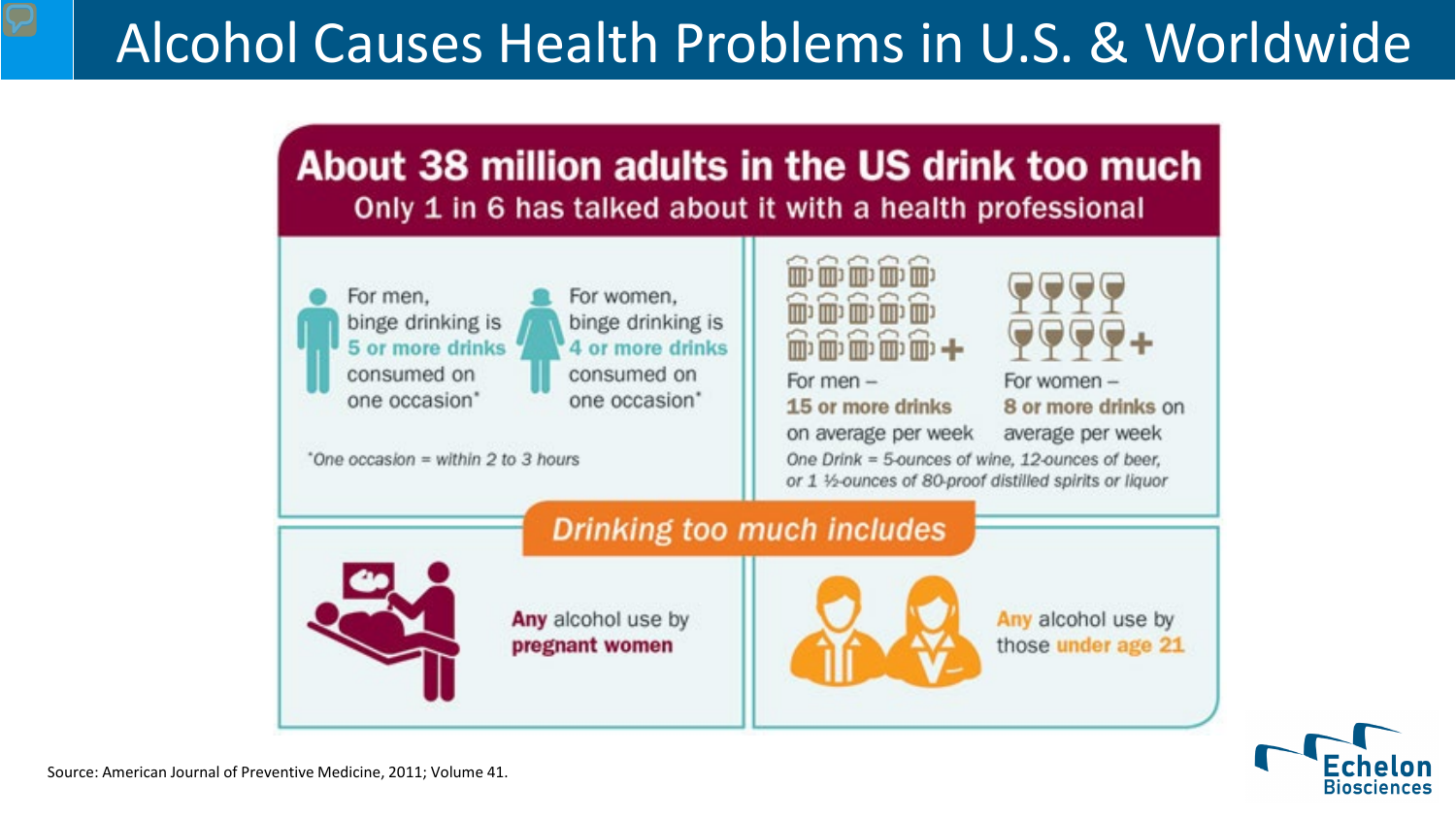#### Non-Oxidative Alcohol Metabolites



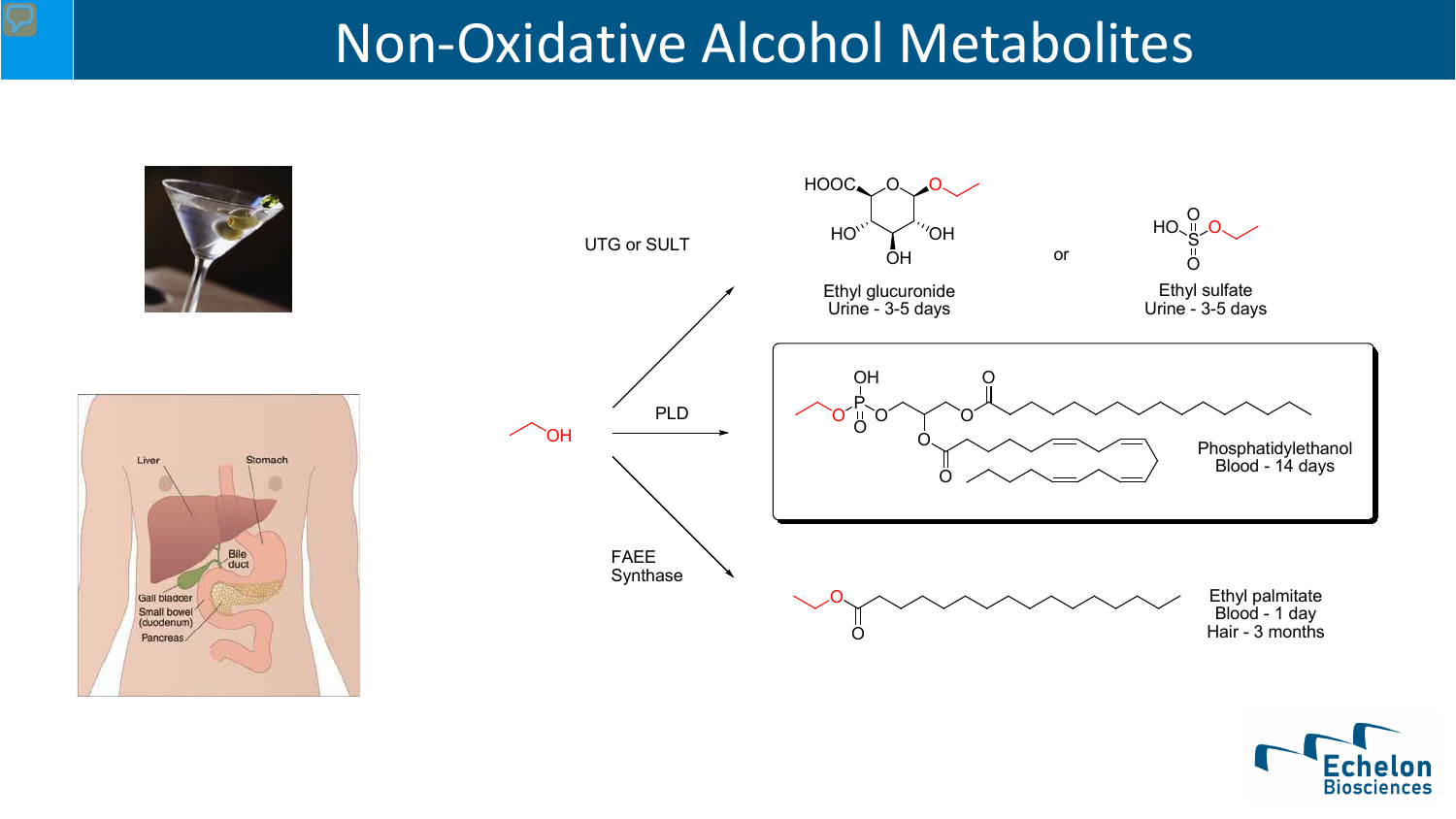# ELISA Development: Antibody Clone Selection

We screened dozens of antibody clones for PEth binding

- PEth coated 96-well microtiter plates
- Standard ELISA conditions



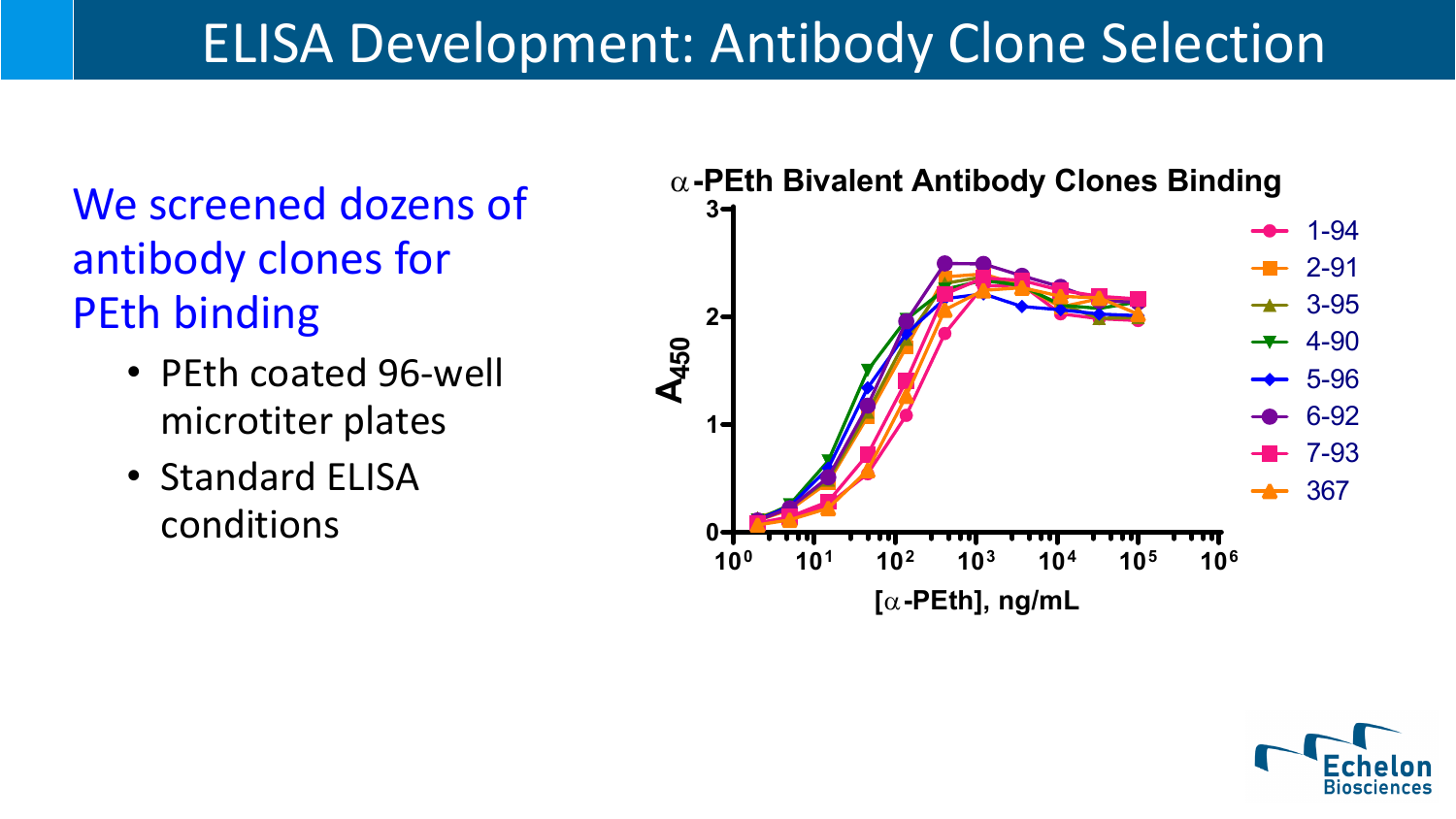#### ELISA Development: Antibody Specific for PEth



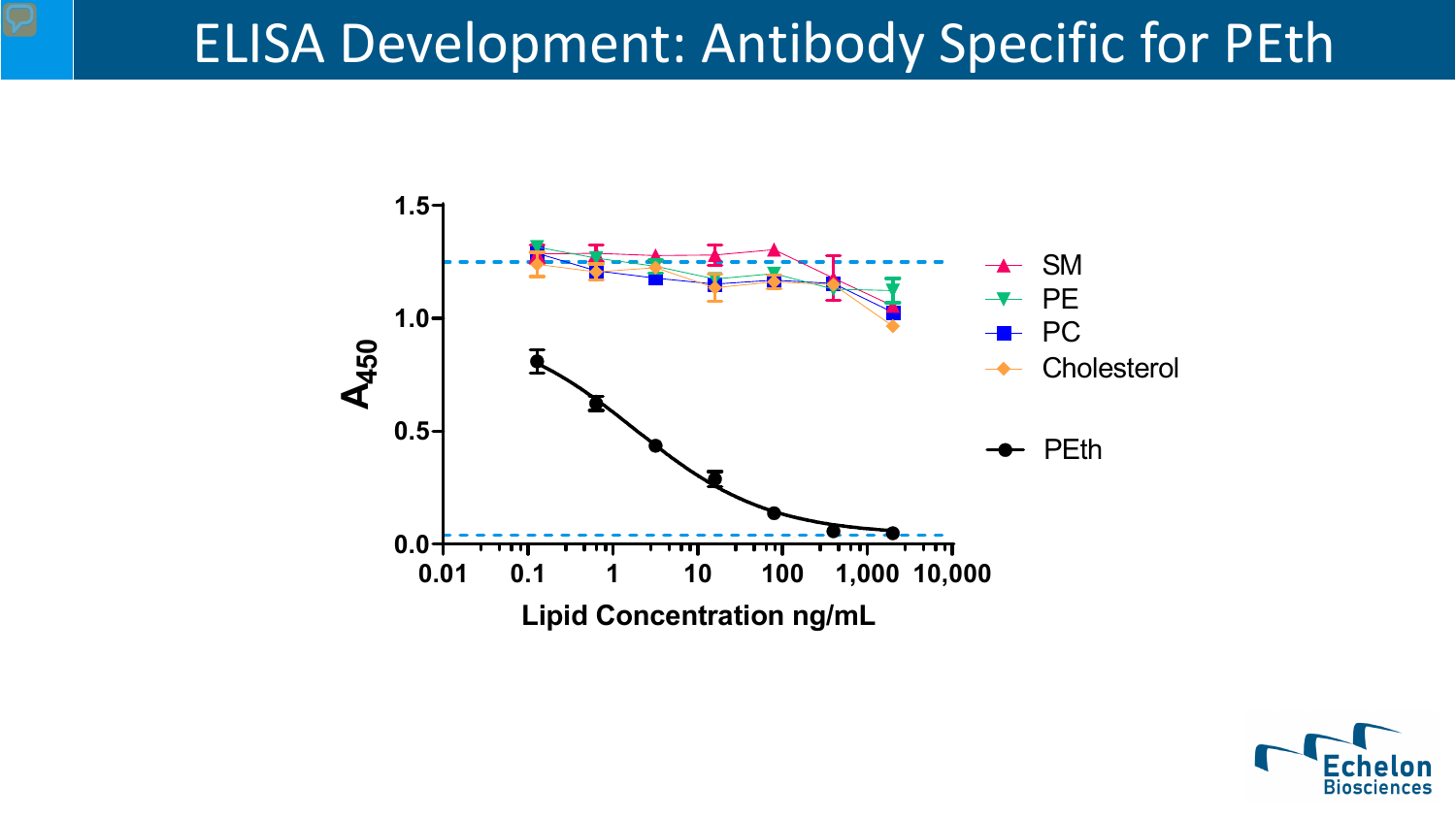#### ELISA Dev: Ab Recognizes Lipid Headgroup



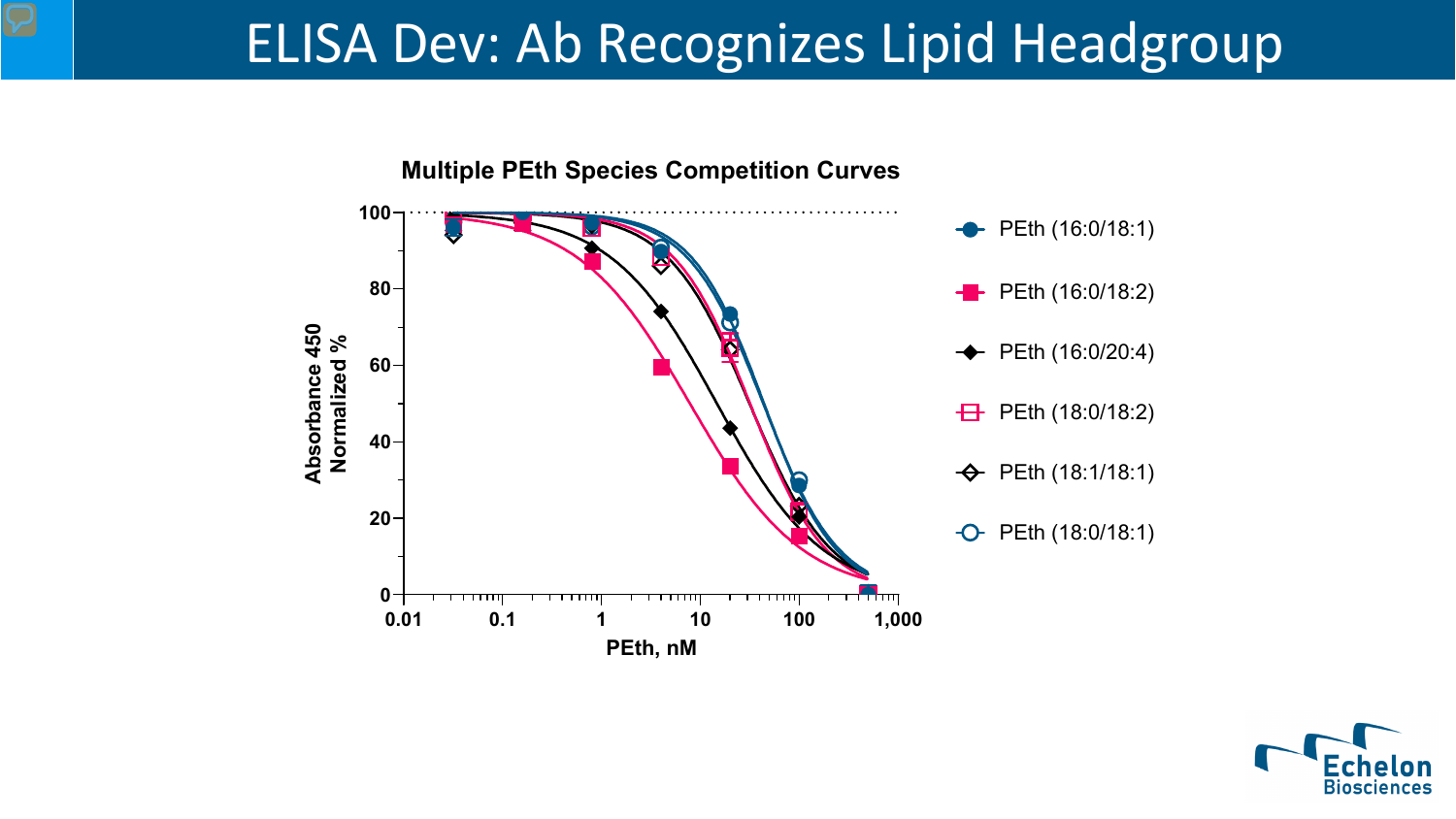### ELISA Testing: Generating & Analyzing PEth in Blood





**Generate**

Drinking De novo: PMA + EtOH

> Exogenous Incorporation

Acetone, Methanol or Butanol

**Extract**

+/- Column

**Analyze**

Mass Spec

Flow Cytometry, TLC

ELISA



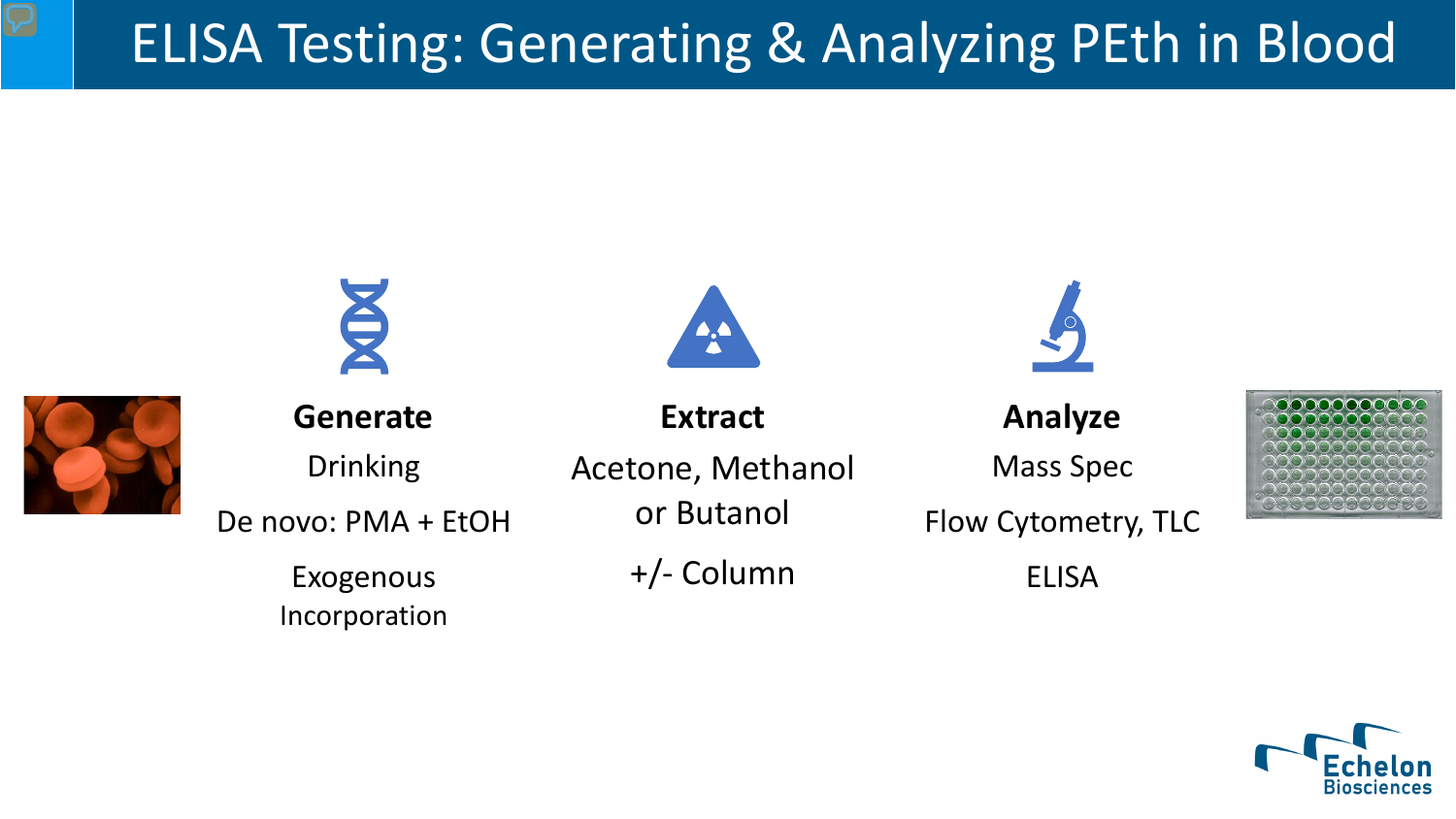#### Ex Vivo PEth Generation

|                  | EoE,           | <b>Fold</b> | Shaking,       | Fold            |  |
|------------------|----------------|-------------|----------------|-----------------|--|
|                  | $23^{\circ}$ C | Increase    | $37^{\circ}$ C | <b>Increase</b> |  |
| 48 hr Control    | 145            |             | 123            |                 |  |
| EtOH, 24 hrs     | 184            | 1.3         | 314            | 2.6             |  |
| EtOH, 48 hrs     | 203            | 1.4         | 449            | 3.7             |  |
|                  |                |             |                |                 |  |
| EtOH+PMA, 24 hrs | 791            | 5.5         | 1,313          | 10.7            |  |
|                  |                |             |                |                 |  |
| EtOH+PMA 48 hrs  | 961            | 6.6         | 1,738          | 14.1            |  |

**Table values are PEth 16:0/18:1 (ng/mL) measured by MS**

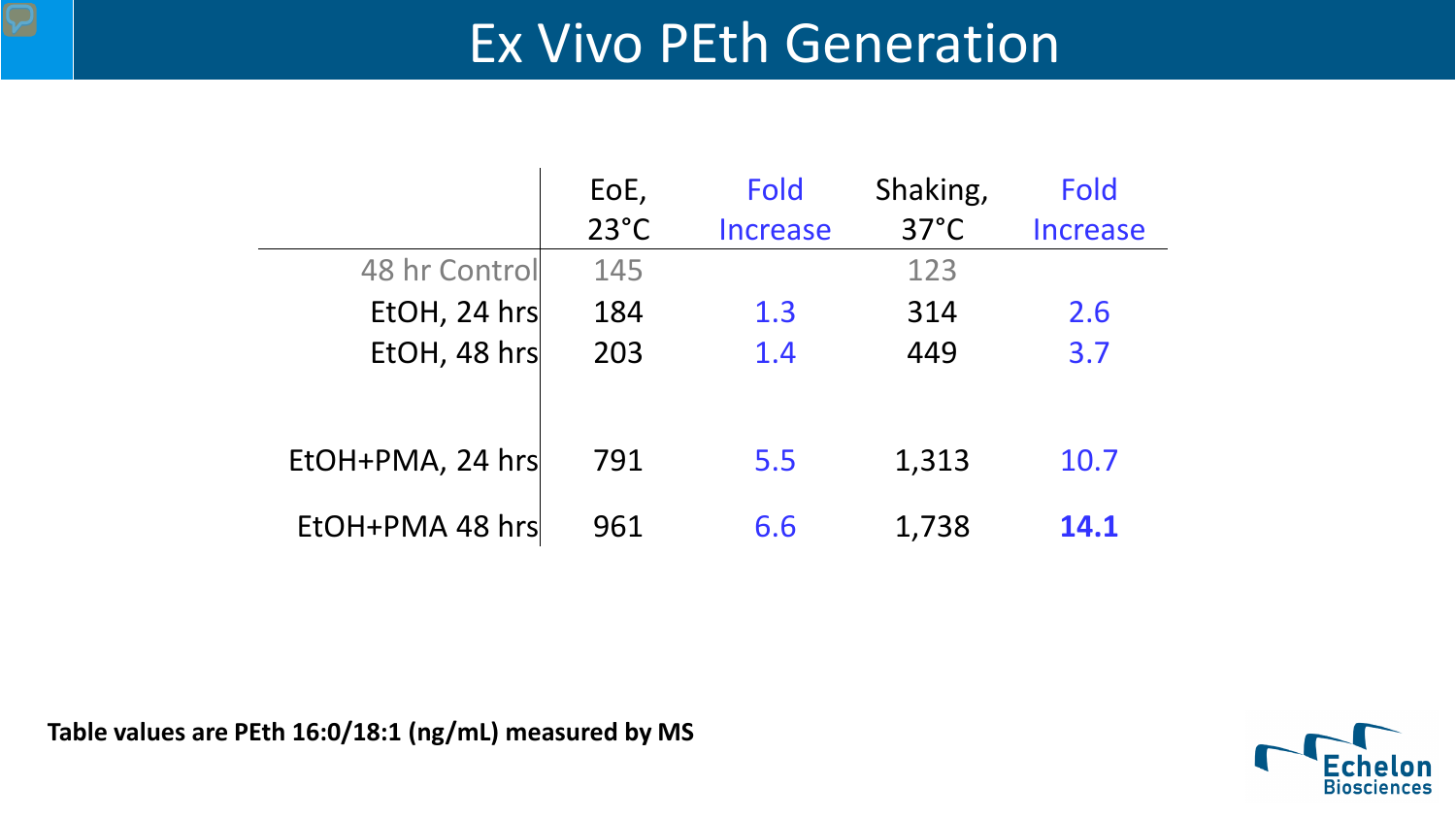# ELISA Testing: Calibrators & Samples

#### Calibrators are bulk extracted from DBS paper

• Ratio of solvent to blood is maintained while scaling up volumes for consistent performance

Samples are individually extracted from micro punches of DBS cards

- Simple 2-hour procedure
- There is some variability inherent with lipid extractions, improves with practice



K-5500 PEth ELISA Data Sheet



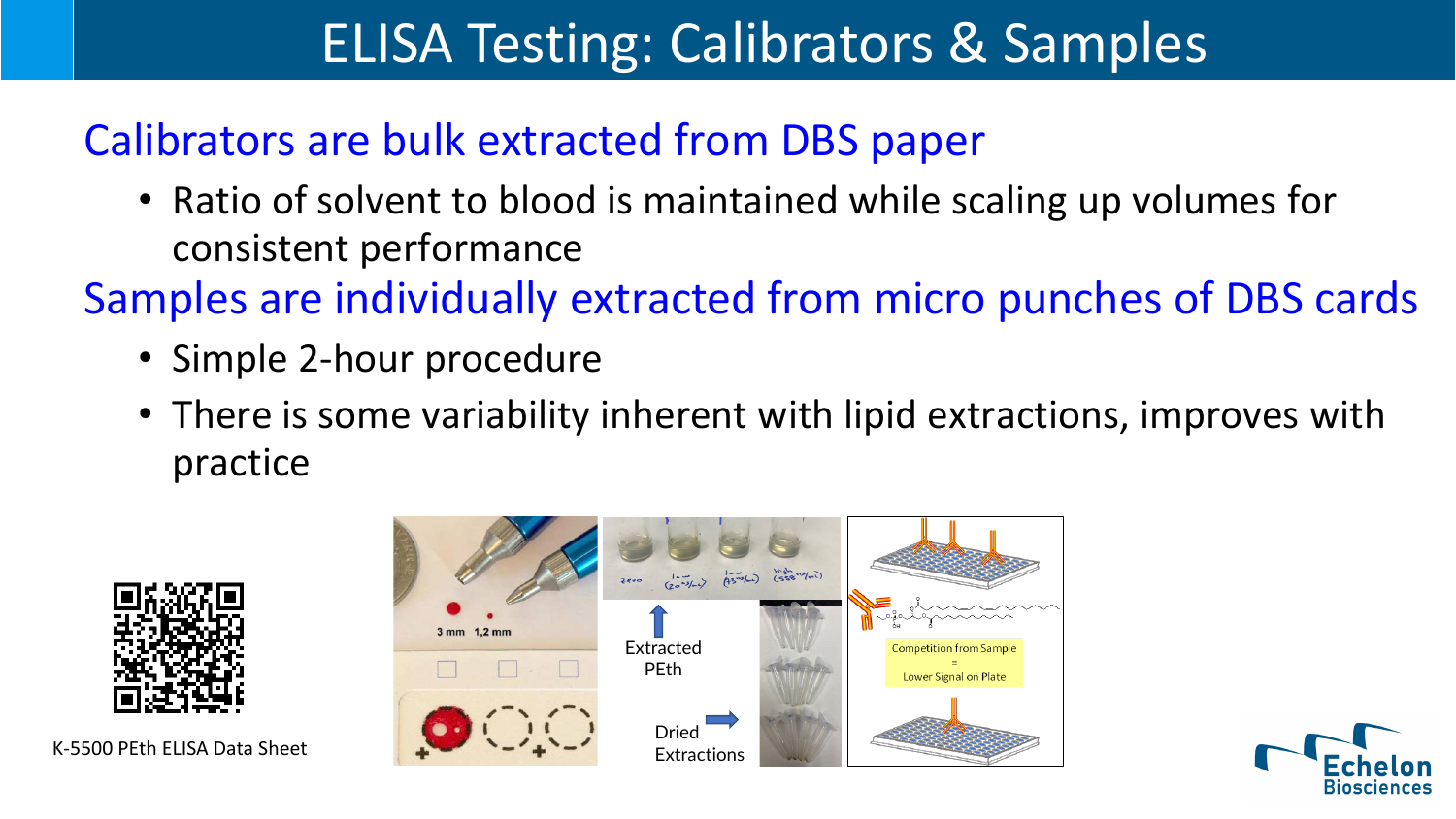## ELISA Testing: Results with DBS replicates

- Calibrators & Sample measured by MS
- ELISA Absorbance values show consistent competition corresponding with increasing PEth amounts
- Interpolation from PEth standard curves gives quantitative values that sometimes correspond with MS values



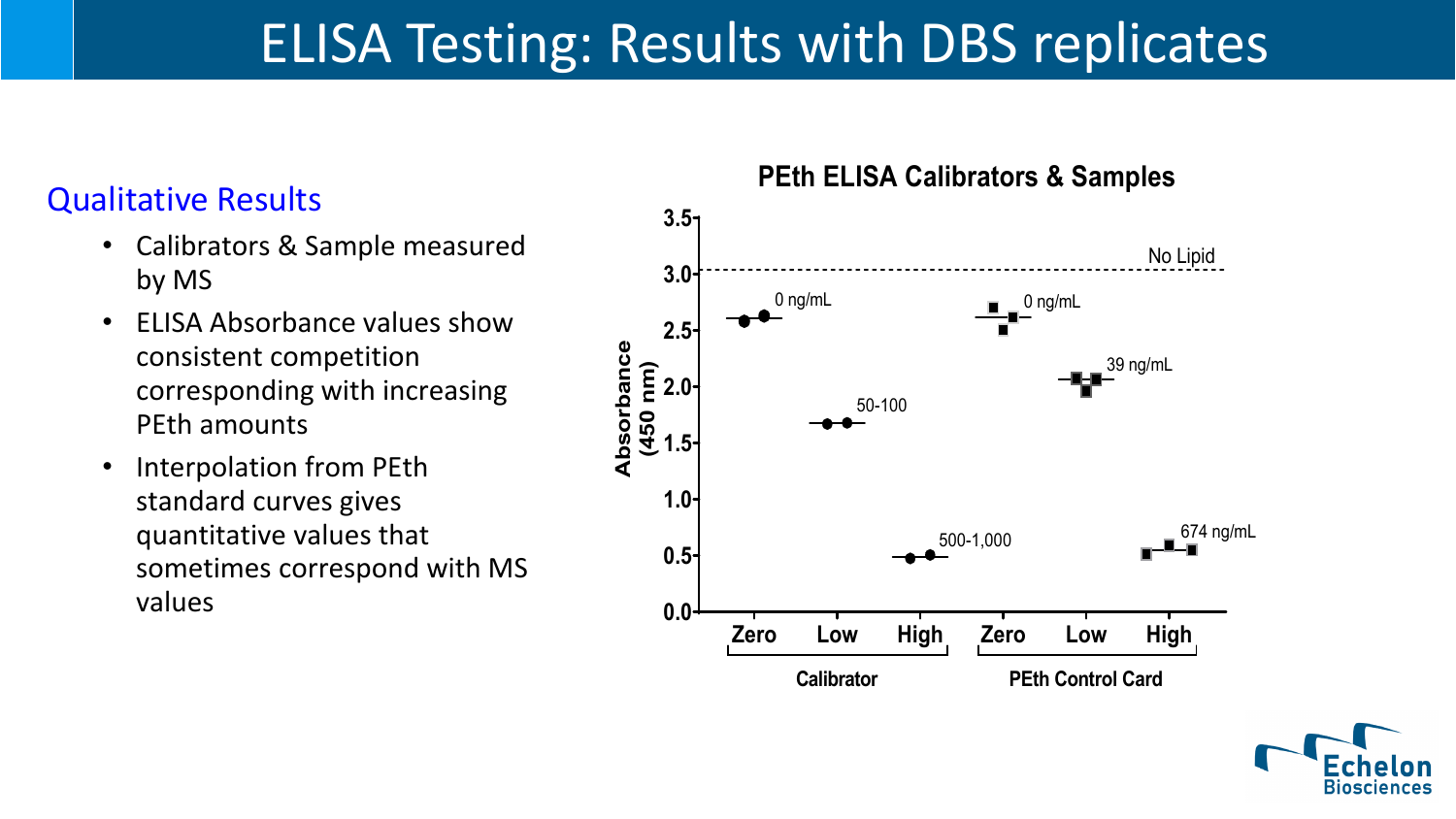#### Biomarker Clinical Validation Study

- Design:
	- 1) Single Site, Matched (3 Groups)  $X$  (n of 17) = 51
	- 2) Continuous Monitoring, 50 Days, 14 Subject Visits w/ two O/N stays during "drinking week"
- Analyze:
	- 1) PEth(MS) and  $\alpha$ -PEth-IgG (ELISA), 680 total blood samples
	- 2) Compare w/ EtG/EtS, 306 total Urine, and %CDT, 255 total Serum
- Outcomes:
	- 1)  $\alpha$ -PEth-IgG ELISA useful as a screening assay?
	- 2) Does drinking pattern influence PEth?

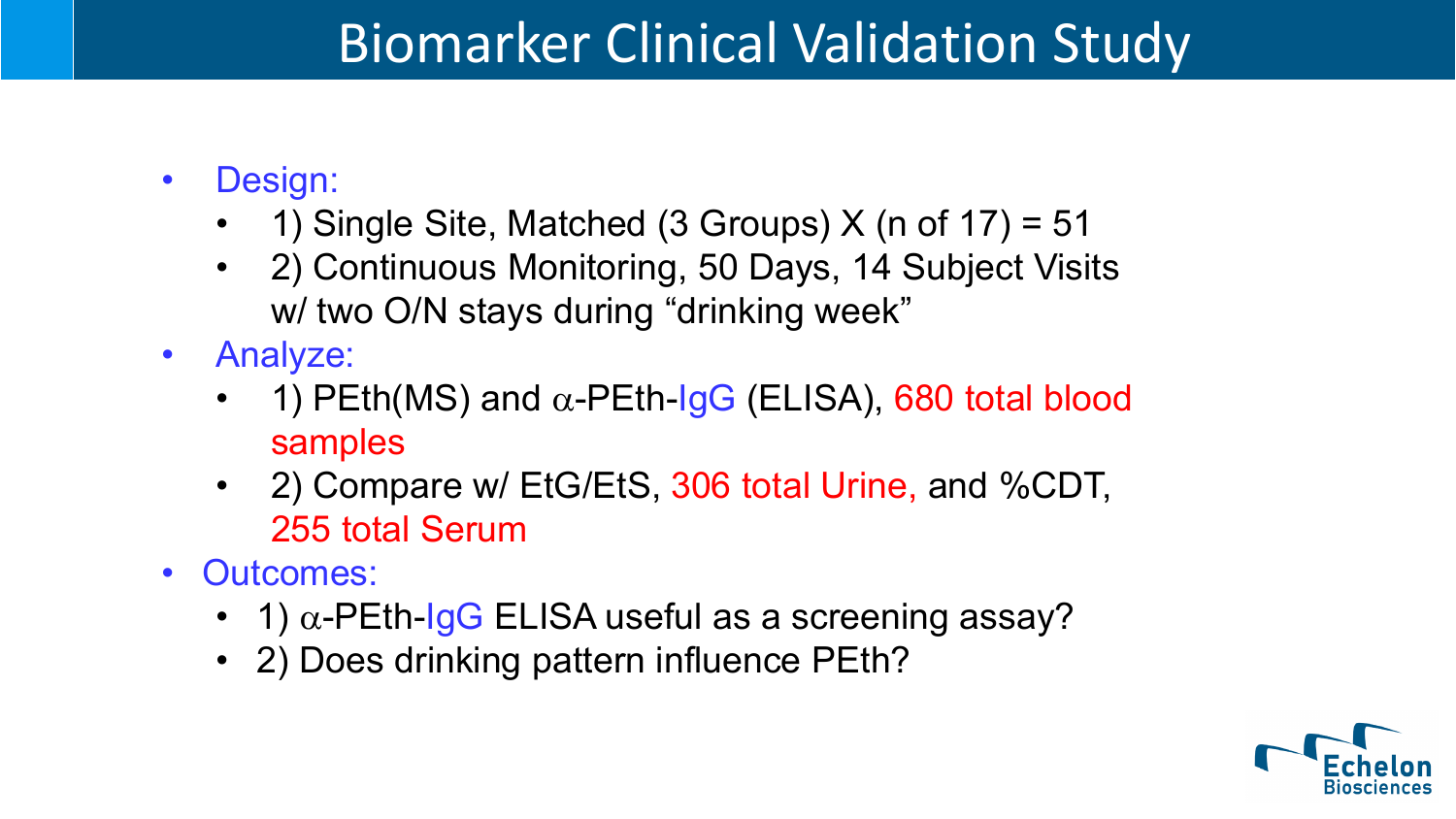#### Enrollment Details

| <b>Table 1. Final Study Enrollment</b>                        | <b>GROUP</b>    |                  |                   |              |  |
|---------------------------------------------------------------|-----------------|------------------|-------------------|--------------|--|
| $N/A$ = not applicable                                        |                 |                  |                   |              |  |
|                                                               | <b>Binge</b>    | Consistent       | <b>Teetotaler</b> | <b>Total</b> |  |
| <b>ENROLLMENT &amp; DEMOGRAPHICS</b>                          |                 |                  | Control           |              |  |
| # Female                                                      | 6               | 6                | 6                 | 18           |  |
| # Male                                                        | 9               | 9                | 12                | 30           |  |
| # Enrolled                                                    | 15              | 15               | 18                | 48           |  |
|                                                               | 24.9            | 32.5             | 30.2              | 29.3         |  |
| <b>Ave Age, Years (Range)</b>                                 | $(21-32)$       | $(24-58)$        | $(22-49)$         | $(21-58)$    |  |
| <b>Ave Weight, kg (Range)</b>                                 | 89.1            | 80.3             | 87                | 85.5         |  |
|                                                               | $(59-132)$      | $(56-140)$       | $(48-129)$        | $(48-140)$   |  |
|                                                               | 28.5            | 26.7             | 27.9              | 27.7         |  |
| <b>BMI (Range)</b>                                            | $(20-41)$       | $(19-39)$        | $(18-38)$         | $(18-41)$    |  |
| <b>DRINKING DETAILS</b>                                       |                 |                  |                   |              |  |
|                                                               | 7.1             | 4.6              |                   |              |  |
| Ave # drinks consumed on 1 <sup>st</sup> drinking day (Range) | $(4-10)$        | $(2-8)$          | $\overline{0}$    | N/A          |  |
|                                                               | 0.145           | 0.093            |                   |              |  |
| <b>Peak BrAC (%) Measured (Range)</b>                         | $(0.11 - 0.20)$ | $(0.075 - 0.17)$ | N/A               | N/A          |  |
| Ave # drinks reported over 7 day drinking period              | 13.7            | 19.1             |                   |              |  |
| (Range)                                                       | $(8-21)$        | $(12-33)$        | N/A               | N/A          |  |

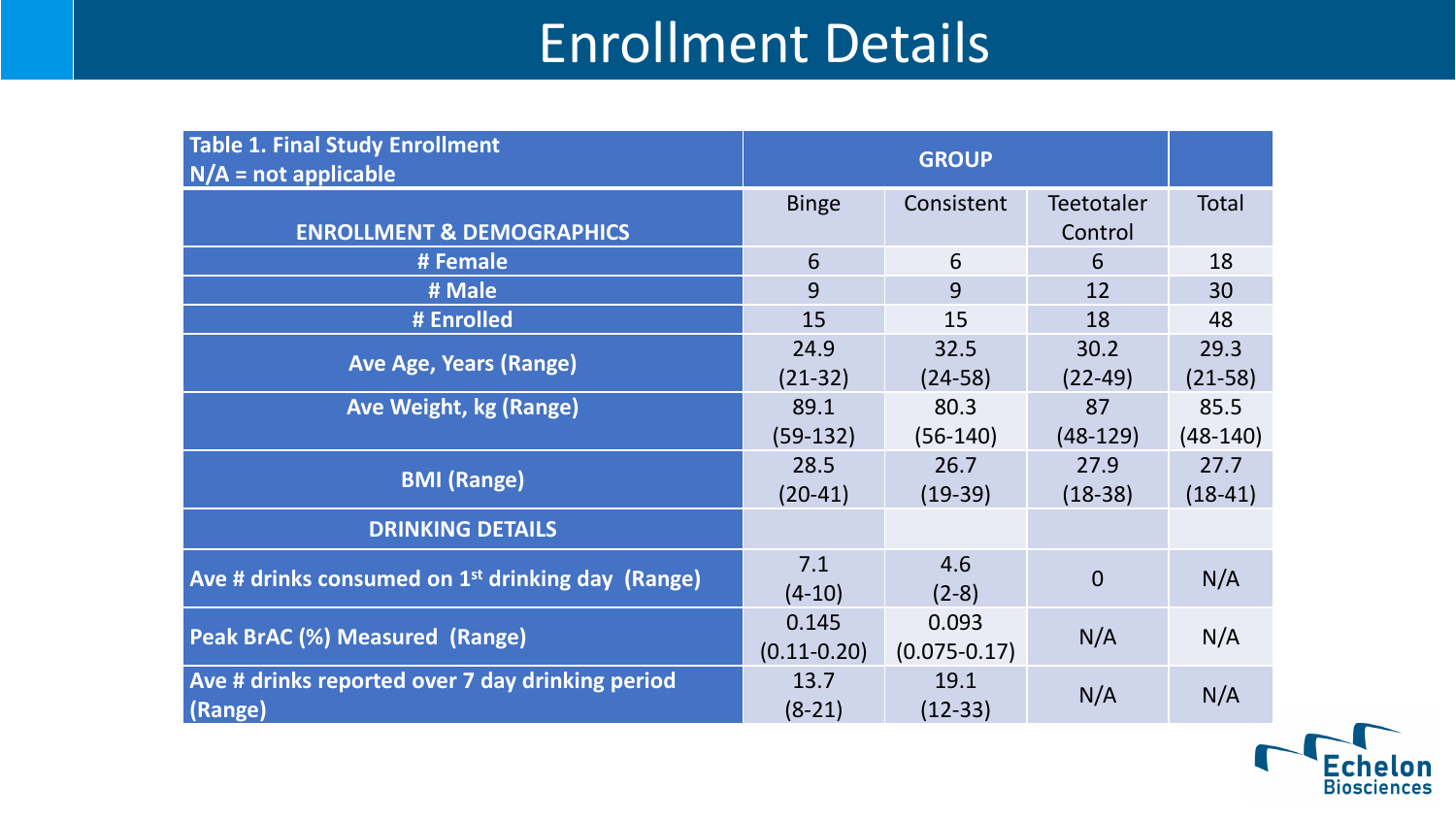#### PEth Generated in Hours, Remains Elevated for Weeks



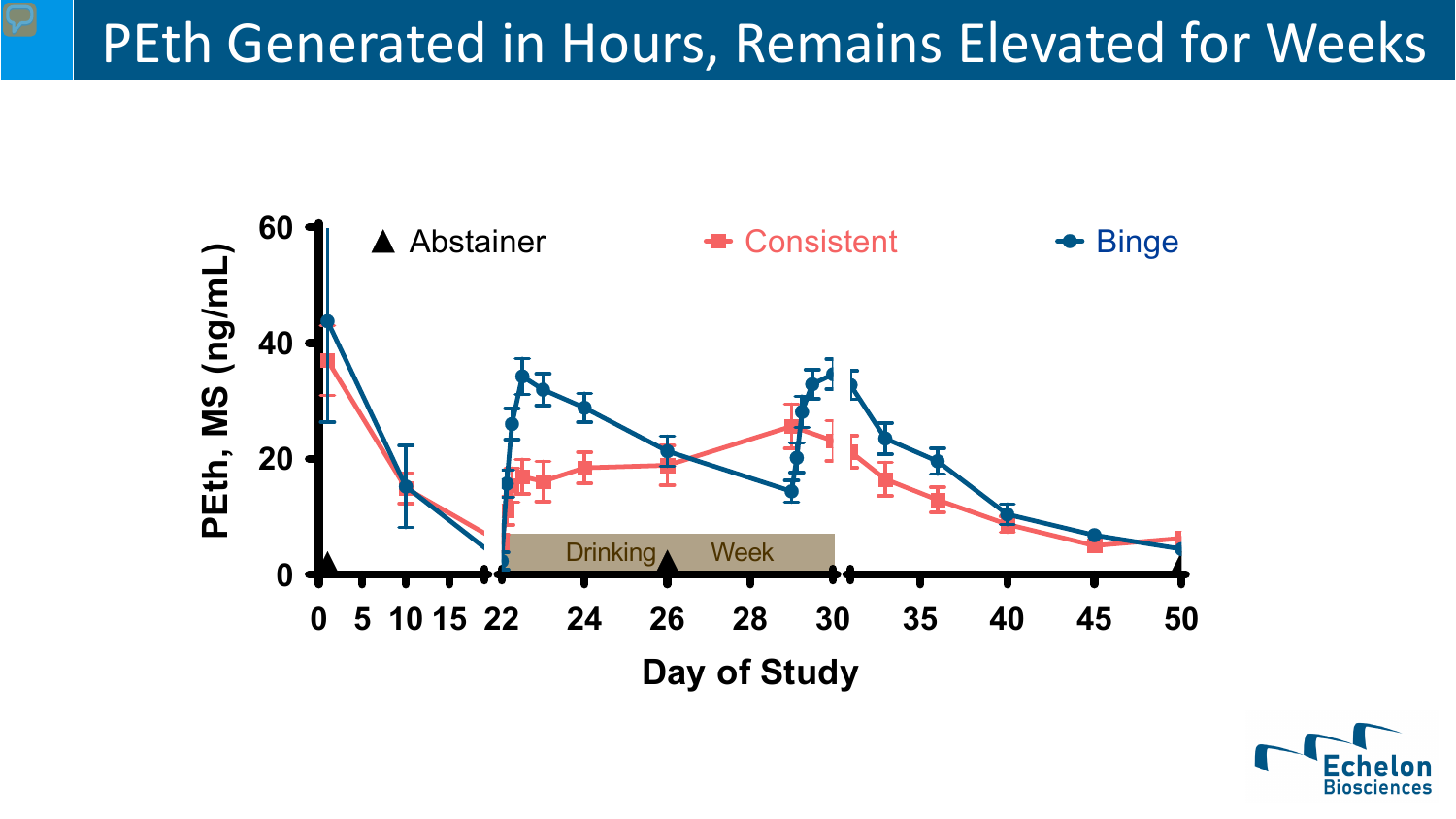#### Binge v. Consistent: 3-Weeks Post Drinking

**MS-PEth, Binge**



**Days Relative to Drinking Week**



**Days Relative to Drinking Week**